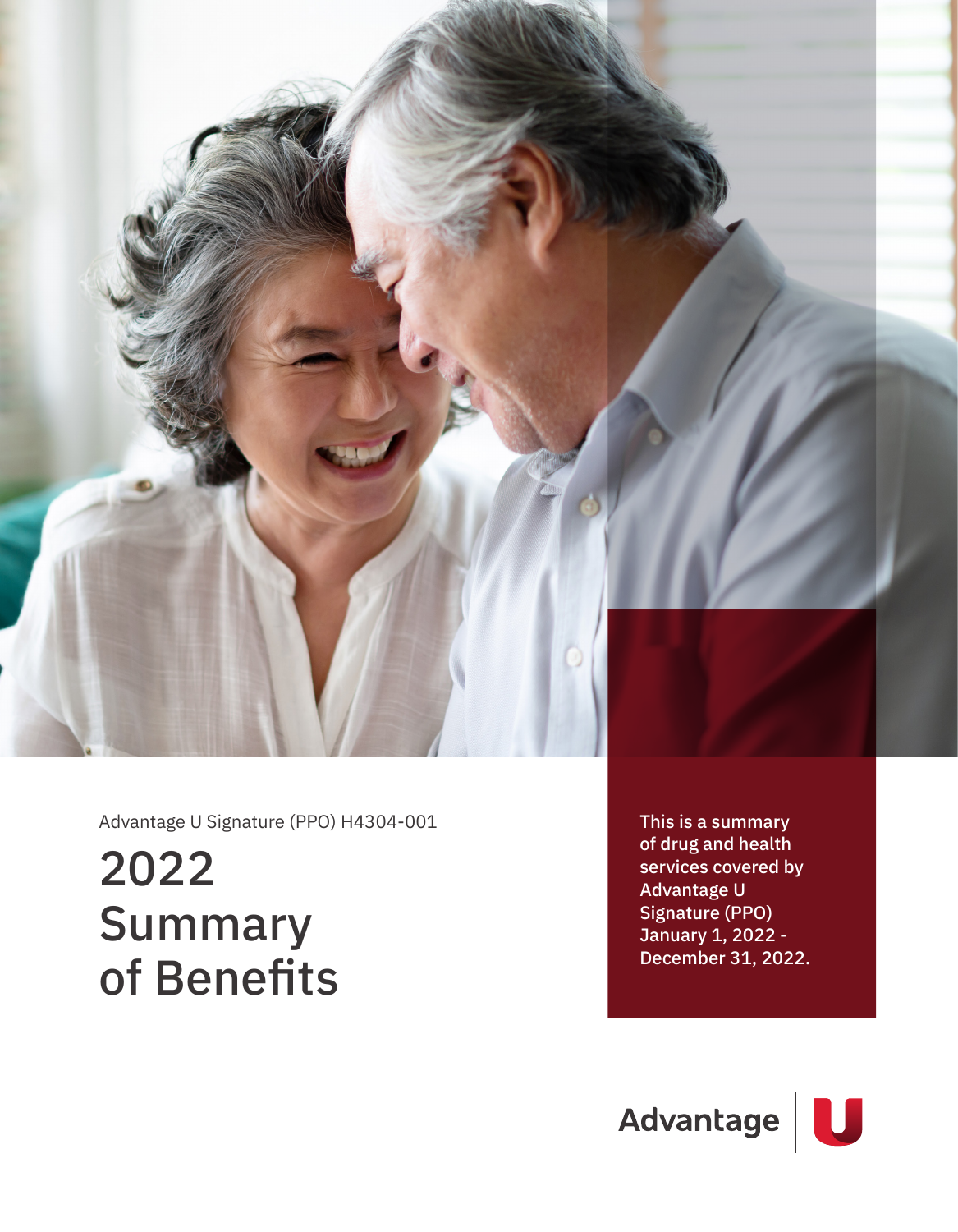Advantage U Signature (PPO) H4304-001

This is a summary of drug and health services covered by Advantage U Signature (PPO) January 1, 2022 - December 31, 2022.

University of Utah Health Insurance Plan's Advantage U is a PPO with a Medicare contract. Enrollment in Advantage U depends on contract renewal.

The benefit information provided is a summary of what we cover and what you pay. It does not list every service that we cover or list every limitation or exclusion. To get a complete list of services we cover, please request the "Evidence of Coverage" by calling 1-855-275-0374 (TTY 711).

To join Advantage U Signature (PPO), you must be entitled to Medicare Part A, be enrolled in Medicare Part B, and live in our service area. Our service area includes the counties of Davis, Salt Lake, Tooele, Utah and Weber in Utah.

Out-of-network/non-contracted providers are under no obligation to treat Advantage U members, except in emergency situations. Please call our Customer Service number or see your Evidence of Coverage for more information, including the cost- sharing that applies to out-of-network services.

This information is not a complete description of benefits.

This document is available in other formats such as audio and large print. This document may be available in a non-English language.

For additional information, call us at 1-855-275-0374 (TTY 711). Customer Service hours are 8:00 a.m. to 8:00 p.m. Mountain Time, 7 days a week. If you are calling from April 1 through September 30, alternate technologies (for example, voicemail) will be used on weekends and holidays.

H4304 SB22 M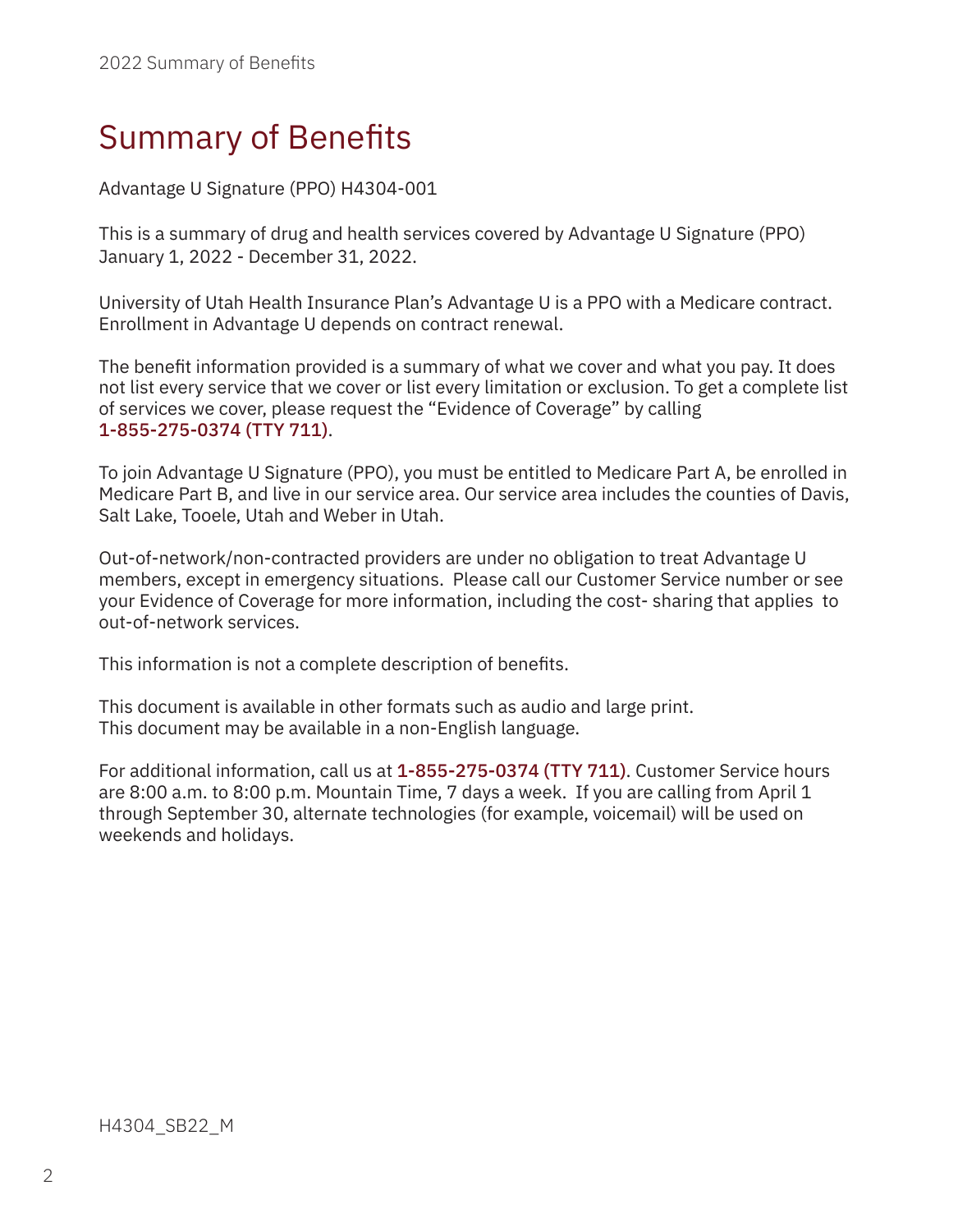January 1, 2022 - December 31, 2022

Tips for comparing your Medicare choices:

This Summary of Benefits booklet gives you a summary of what Advantage U Signature (PPO) covers and what you pay.

- If you want to compare our plans with other Medicare health plans, ask the other plans for their Summary of Benefits booklets. Or, use the Medicare Plan Finder on http://www.medicare.gov.
- If you want to know more about the coverage and costs of Original Medicare, look in your current "Medicare & You" handbook. View it online at http://www.medicare.gov or get a copy by calling 1-800-MEDICARE (1-800-633-4227), 24 hours a day, 7 days a week. TTY users should call 1-877-486-2048.

#### What drugs do we cover?

We cover Part D drugs. In addition, we cover Part B drugs such as chemotherapy and some drugs administered by your provider.

- You can see the complete plan Formulary (list of Part D prescription drugs) and any restrictions on our website, www.AdvantageUMedicare.com
- Or, call us and we will send you a copy of the Formulary.

#### How will I determine my drug costs?

Our plans group each medication into one of five "tiers." You will need to use your formulary to locate what tier your drug is on to determine how much it will cost you.

The amount you pay depends on the drug's tier, day supply and what stage of the benefit you have reached. Later in this document, we discuss the benefit stages that occur: Initial Coverage, Coverage Gap and Catastrophic Coverage. If you have questions about the different benefit stages, please contact the Plan for more information or access the "Evidence of Coverage" on our website.

#### Advantage U Signature (PPO) Phone Numbers and Website:

- If you have questions, call toll-free 1-855-275-0374 (TTY 711) You can call us 7 days a week from 8:00 a.m. to 8:00 p.m. Mountain Time. If you are calling from April 1 through September 30, alternate technologies (for example, voicemail) will be used on weekends and holidays.
- Website: www.AdvantageUMedicare.com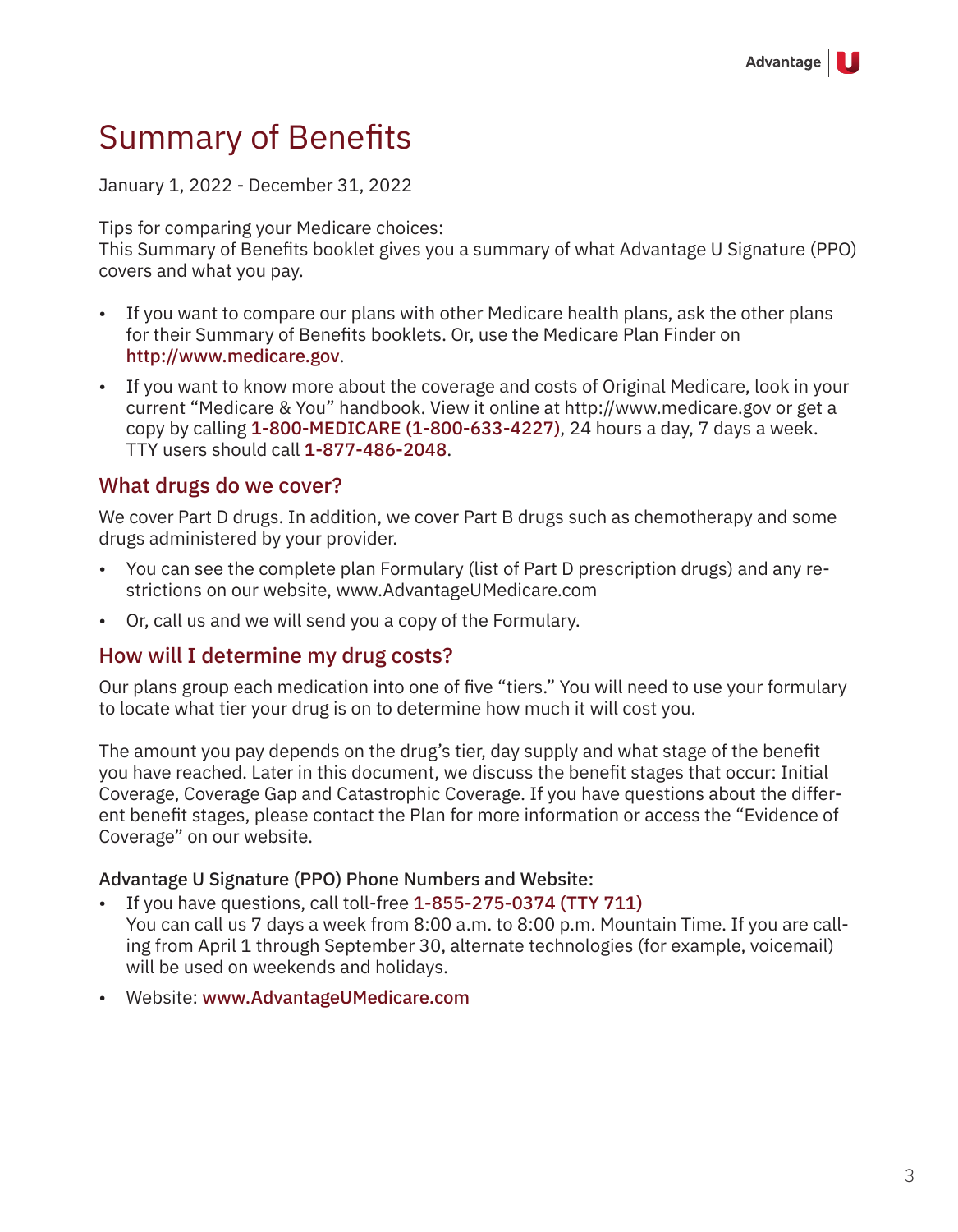| <b>Premiums and Benefits</b>                                                                  |                                                                                                                    | <b>What you</b><br>should know                                                                                        |
|-----------------------------------------------------------------------------------------------|--------------------------------------------------------------------------------------------------------------------|-----------------------------------------------------------------------------------------------------------------------|
| <b>Monthly Plan</b><br><b>Premium</b>                                                         | \$0                                                                                                                | You must continue<br>to pay your Part B<br>premium                                                                    |
| <b>Deductible</b>                                                                             | \$0                                                                                                                |                                                                                                                       |
| Maximum<br><b>Out Of Pocket</b><br>Responsibility<br>(does not include<br>prescription drugs) | • \$6,900 in-network or<br>• \$11,300 (combined in-network and<br>out-of-network maximum out-of-<br>pocket amount) | The most you<br>pay for copays,<br>coinsurance<br>and other costs for<br>Medicare covered<br>services for the<br>year |

| <b>Benefits</b>                        | <b>In-Network</b>                                                                                         | <b>Out-of-Network</b> | <b>What you</b><br>should know                                                                                                    |
|----------------------------------------|-----------------------------------------------------------------------------------------------------------|-----------------------|-----------------------------------------------------------------------------------------------------------------------------------|
| <b>Inpatient Hospital</b><br>Coverage  | \$325 copay per<br>day for days 1-4<br>\$0 copay for days<br>$5 - 90$<br>\$0 copay for<br>additional days | 45% coinsurance       | Authorization<br>rules apply                                                                                                      |
| Outpatient<br><b>Hospital Coverage</b> |                                                                                                           |                       | Authorization<br>rules apply                                                                                                      |
| • Ambulatory<br><b>Surgery Center</b>  | $$325$ copay                                                                                              | 45% coinsurance       |                                                                                                                                   |
| • Surgery                              | $$325$ copay                                                                                              | 45% coinsurance       |                                                                                                                                   |
| • Services                             | 20% coinsurance                                                                                           | 45% coinsurance       | Outpatient<br>Services include<br>procedures such<br>as Hyperbaric<br>Oxygen treatment,<br><b>Transfusions and</b><br>wound care. |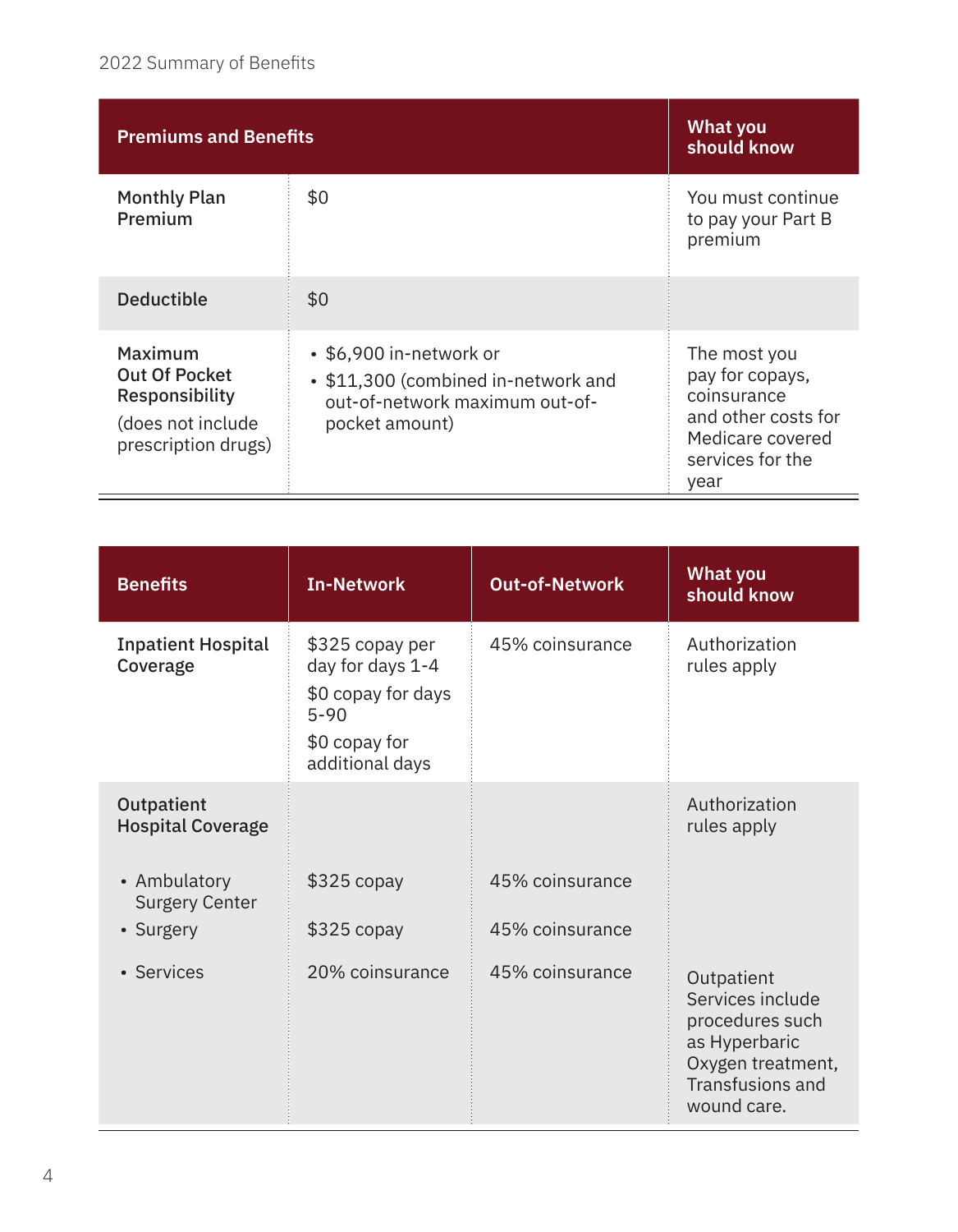| <b>Benefits</b>                                   | <b>In-Network</b>                                                                                            | <b>Out-of-Network</b>              | <b>What you</b><br>should know                                                                                                                                                      |
|---------------------------------------------------|--------------------------------------------------------------------------------------------------------------|------------------------------------|-------------------------------------------------------------------------------------------------------------------------------------------------------------------------------------|
| <b>Doctor Visits</b><br>• Primary<br>• Specialist | $$0$ copay<br>$$25$ copay                                                                                    | 45% coinsurance<br>45% coinsurance |                                                                                                                                                                                     |
| <b>Preventive Care</b>                            | \$0 copay                                                                                                    | 45% coinsurance                    |                                                                                                                                                                                     |
| <b>Emergency Care</b>                             | $$90$ copay                                                                                                  | $$90$ copay                        | If you are admitted<br>to the hospital<br>within 24 hours,<br>you do not have to<br>pay your share of<br>cost for emergency<br>care.<br>Emergency<br>care is available<br>worldwide |
| <b>Urgently Needed</b><br><b>Services</b>         | \$45 copay office<br>visit<br>\$0 copay for<br><b>Telehealth visit</b><br>through an in-<br>network provider | \$45 copay office<br>visit         | Urgently needed<br>services available<br>worldwide                                                                                                                                  |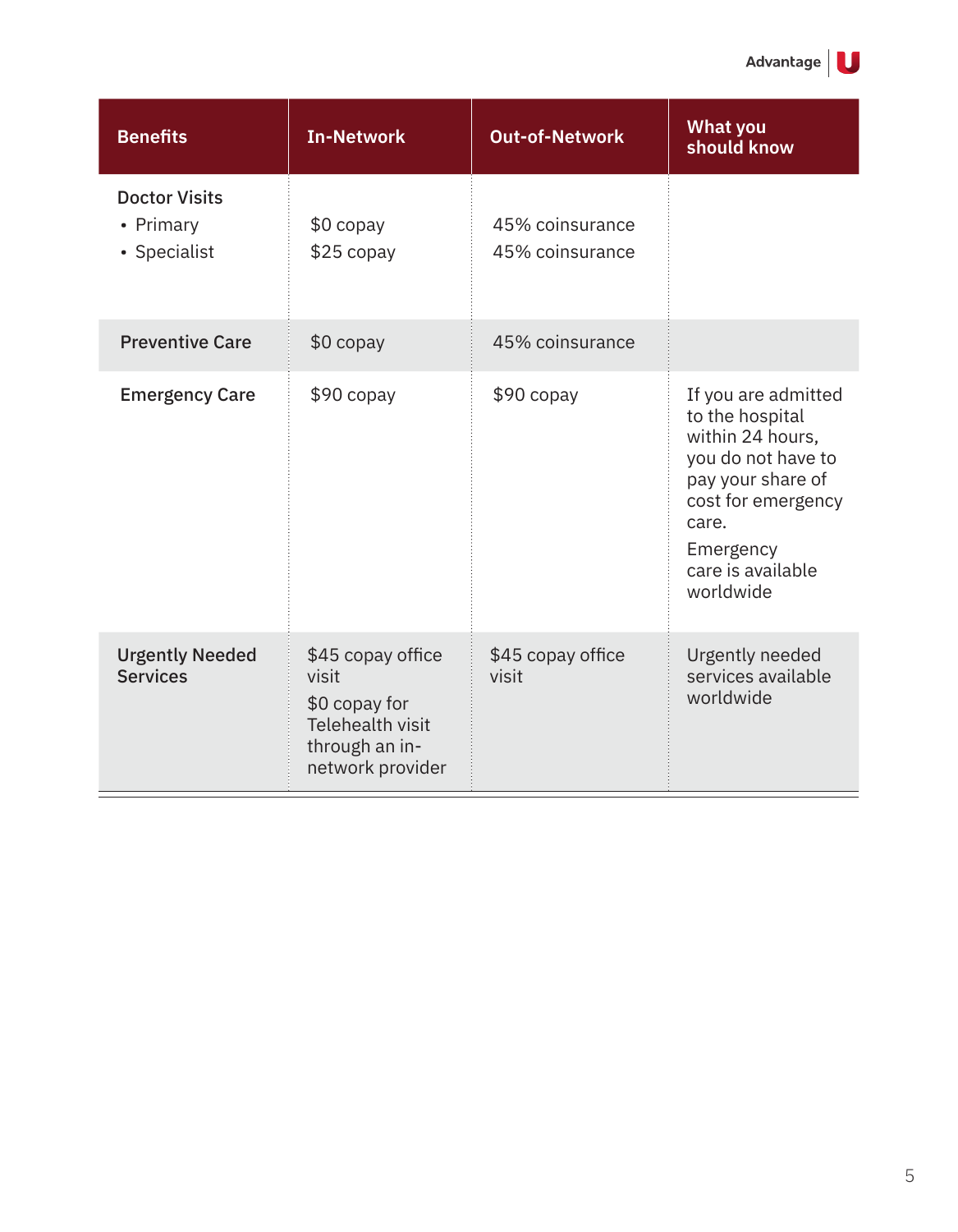| <b>Benefits</b>                                                                     | <b>In-Network</b> | <b>Out-of-Network</b> | <b>What you</b><br>should know |
|-------------------------------------------------------------------------------------|-------------------|-----------------------|--------------------------------|
| Diagnostic<br>Services/Labs/<br>Imaging                                             |                   |                       | Authorization<br>rules apply   |
| <b>Lab Services</b>                                                                 | \$0 Copay         | 45% coinsurance       |                                |
| Diagnostic tests<br>and procedures                                                  | \$0 Copay         | 45% coinsurance       |                                |
| <b>Outpatient X-rays</b>                                                            | \$5 Copay         | 45% coinsurance       |                                |
| Diagnostic<br>Radiology service                                                     |                   |                       |                                |
| • Mammogram<br>(Diagnostic or<br>Preventive)                                        | \$0 Copay         | 45% coinsurance       |                                |
| • CT Scan or<br>other Medicare-<br>covered<br>Radiological<br>diagnostic<br>service | \$150 Copay       | 45% coinsurance       |                                |
| • MRI or other<br>Advanced<br>Imaging (i.e.<br>MRA, PET and<br>nuclear test)        | $$250$ Copay      | 45% coinsurance       |                                |

| <b>Hearing Services</b><br>• Diagnostic<br>hearing exam<br>to diagnose<br>and treat | $$0$ copay                                                                                   | 45% coinsurance                                    |                                                                                                               |
|-------------------------------------------------------------------------------------|----------------------------------------------------------------------------------------------|----------------------------------------------------|---------------------------------------------------------------------------------------------------------------|
| hearing and<br>balance issues-<br>Medicare<br>Covered                               |                                                                                              |                                                    |                                                                                                               |
| • Hearing exam<br>(routine hearing<br>exam)                                         | \$0 copay hearing<br>exam (up to 1<br>every year) through<br>network provider<br>TruHearing™ | \$45 copay hearing<br>exam (up to 1<br>every year) | In-network<br>routine hearing<br>exam and<br>hearing aids<br>offered through<br>TruHearing™<br>providers only |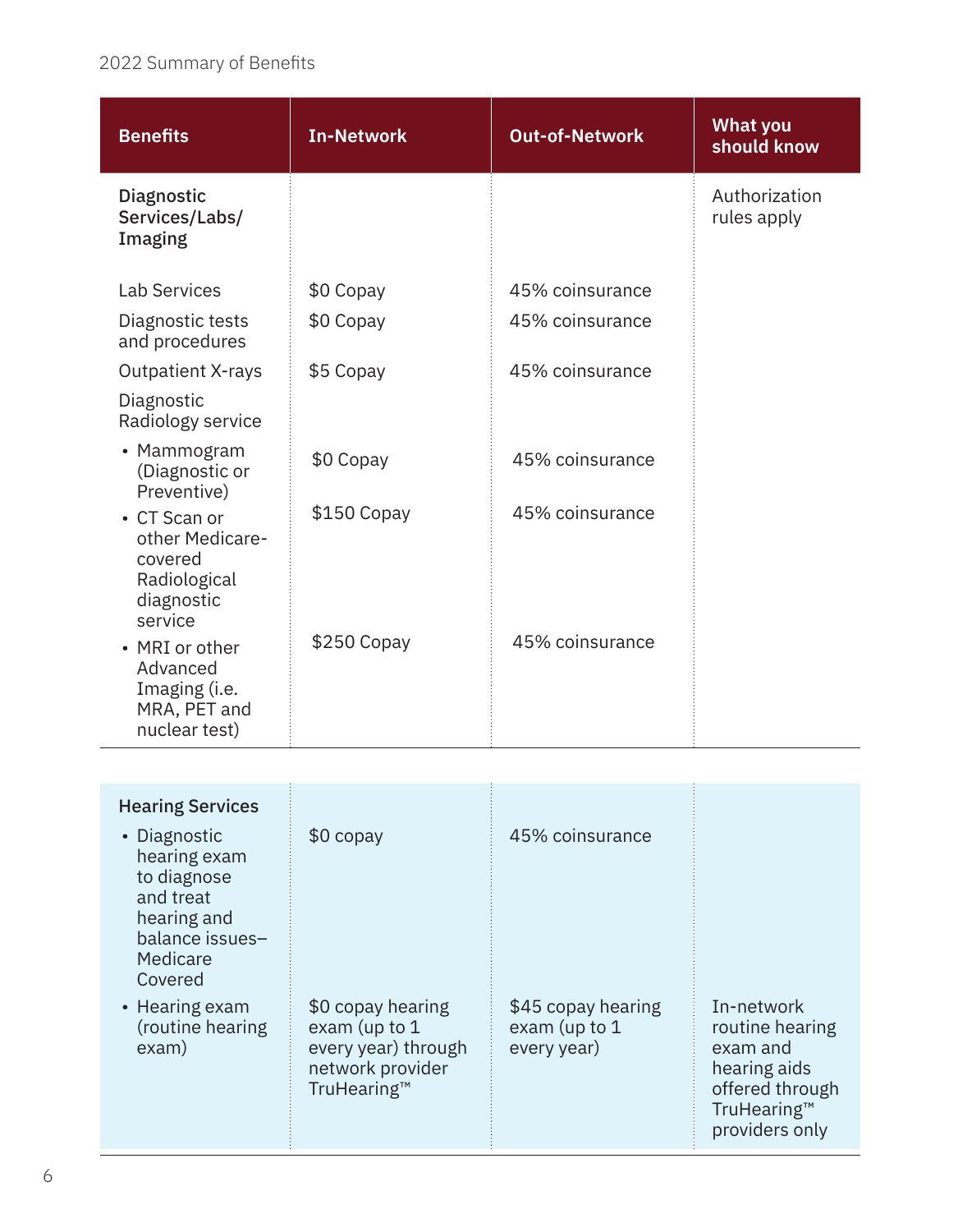| <b>Benefits</b> | <b>In-Network</b>                                                                                                  | <b>Out-of-Network</b>                                                                                                 | <b>What you</b><br>should know                                                                  |
|-----------------|--------------------------------------------------------------------------------------------------------------------|-----------------------------------------------------------------------------------------------------------------------|-------------------------------------------------------------------------------------------------|
| • Hearing aid   | \$699-\$999 copay<br>for each hearing<br>aid, one per ear per<br>year (TruHearing™<br>Advanced or<br>Premium only) | \$699-\$999<br>copay for each<br>hearing aid, one<br>per ear per year<br>(TruHearing™<br>Advanced or<br>Premium only) | Routine hearing<br>exam and<br>hearing aids<br>offered through<br>TruHearing™<br>providers only |

| <b>Dental Services</b><br>• Preventive<br>Dental       | \$0 copay (up to<br>2 visits per year).<br><b>Preventive Services</b><br>May include:<br>Cleaning, Oral<br>Exam, Flouride<br>treatment,                                                                                                           | \$0 copay 2 visits<br>per year (member<br>responsible for<br><b>OON</b> cost above<br><b>Dentaquest Rates</b>                                                                                     | In-network<br>Preventive and<br>Comprehensive<br>dental services<br>offered through<br>Dentaquest<br>providers only |
|--------------------------------------------------------|---------------------------------------------------------------------------------------------------------------------------------------------------------------------------------------------------------------------------------------------------|---------------------------------------------------------------------------------------------------------------------------------------------------------------------------------------------------|---------------------------------------------------------------------------------------------------------------------|
| • Non-Medicare<br>covered<br>Comprehensive<br>Dental   | <b>Bitewing XRays (1</b><br>every 12 months)<br>$$0$ copay,<br>\$1,500 benefit<br>coverage limit.<br>Comprehensive<br><b>Dental Services</b><br>limited to:<br>Restorative,<br>Extractions,<br>Crowns, Implants<br>and adjunctive<br>periodontal. | $$0$ copay,<br>\$1,500 benefit<br>coverage limit.<br>Comprehensive<br><b>Dental Services</b><br>limited to:<br>Restorative,<br>Extractions,<br>Crowns, Implants<br>and adjunctive<br>periodontal. | Authorization<br>rules apply                                                                                        |
|                                                        | See EOC for further<br>details                                                                                                                                                                                                                    | See EOC for<br>further details<br>(Member<br>responsible for<br><b>OON</b> cost above<br>Dentaquest Rates)                                                                                        |                                                                                                                     |
| • Medicare<br><b>Covered Dental</b><br><b>Services</b> | $$0$ copay                                                                                                                                                                                                                                        | 45% coinsurance                                                                                                                                                                                   |                                                                                                                     |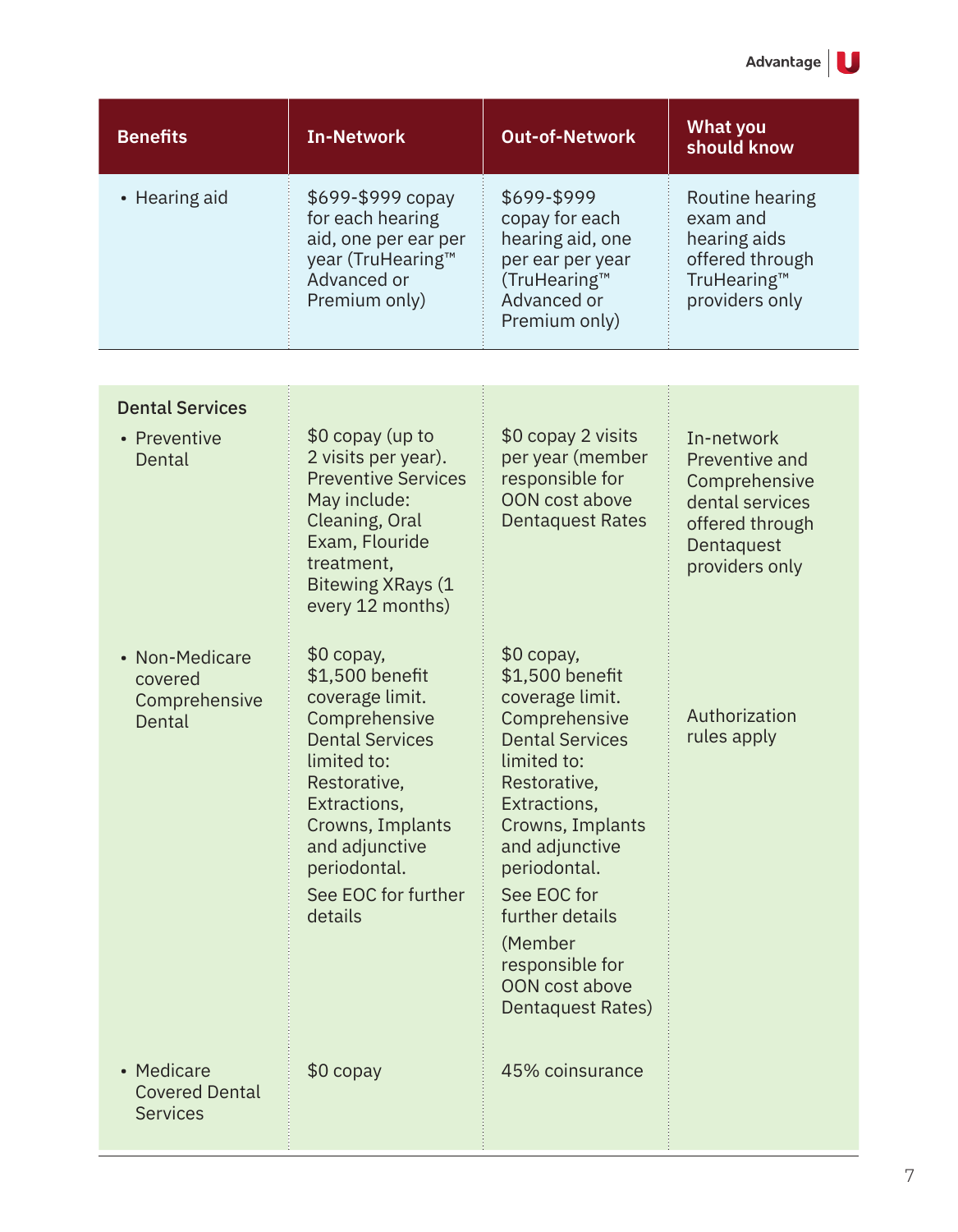| <b>Benefits</b>                                                                                                                  | <b>In-Network</b>                                                                                                            | <b>Out-of-Network</b>                                                 | <b>What you</b><br>should know                                                             |
|----------------------------------------------------------------------------------------------------------------------------------|------------------------------------------------------------------------------------------------------------------------------|-----------------------------------------------------------------------|--------------------------------------------------------------------------------------------|
| <b>Vision Services</b><br>• Medicare<br><b>Covered Exam</b><br>to diagnose and<br>treat diseases<br>and conditions<br>of the eye | $$0$ copay                                                                                                                   | 45% coinsurance                                                       |                                                                                            |
| • Eyeglasses<br>or contact<br>lenses after<br>cataract Surgery<br>(Medicare<br>covered) Exam                                     | $$0$ copay                                                                                                                   | 45% coinsurance                                                       | For in-network<br>routine vision<br>benefits, must<br>use a VSP Choice<br>network provider |
| • Routine Eye<br>Exam                                                                                                            | \$0 copay through<br>a VSP Choice<br>network provider                                                                        | 50% coinsurance                                                       |                                                                                            |
| • Eyeglasses<br>- Frames                                                                                                         | \$120 allowance<br>for frames every<br>two years                                                                             | \$120 allowance<br>for frames every<br>two years                      | For in-network<br>routine vision<br>benefits, must<br>use a VSP Choice                     |
| - Lenses                                                                                                                         | \$30 copay for<br>Lenses every two<br>years including:<br>• Standard<br>• Bifocal<br>• Trifocal<br>• Standard<br>Progressive | 50% coinsurance                                                       | network provider                                                                           |
| <b>OR</b>                                                                                                                        |                                                                                                                              |                                                                       |                                                                                            |
| • Elective Contact<br>Lens Fitting,<br>Exam and<br>Lenses.                                                                       | \$0 copay<br>\$120 allowance<br>for contact lenses<br>every two years                                                        | \$0 copay<br>\$120 allowance<br>for contact lenses<br>every two years | <b>All Contact lenses</b><br>are in lieu of<br>Glasses (lenses<br>and frames)              |
| • Visually<br>Necessary<br><b>Contact Lens</b><br>(lens fitting,<br>exam and<br>lenses)                                          | \$30 copay                                                                                                                   | 50% coinsurance                                                       |                                                                                            |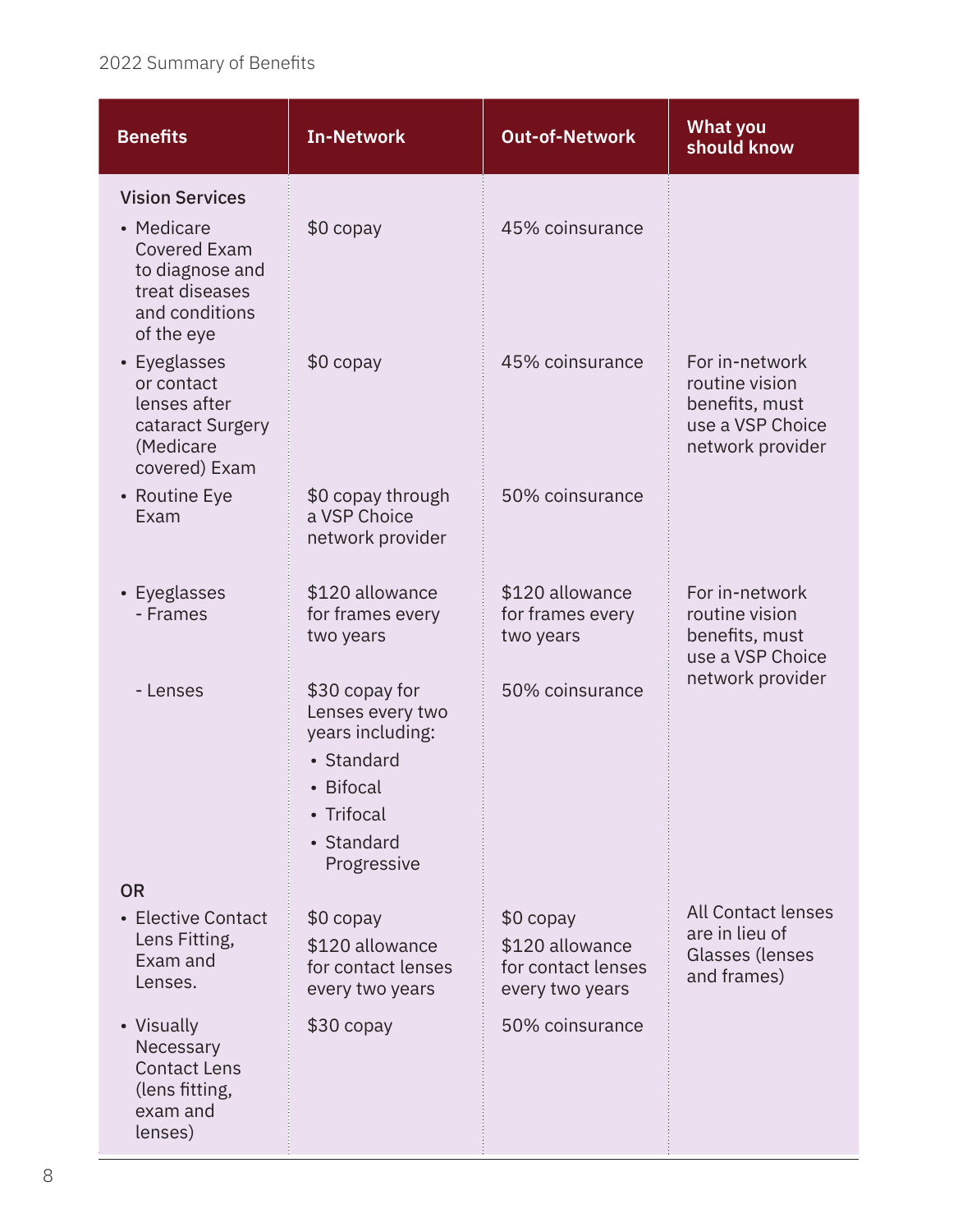| <b>Benefits</b>                                                        | <b>In-Network</b>                                                                                         | <b>Out-of-Network</b> | <b>What you</b><br>should know   |
|------------------------------------------------------------------------|-----------------------------------------------------------------------------------------------------------|-----------------------|----------------------------------|
| <b>Mental Health</b><br><b>Services</b>                                |                                                                                                           |                       | Authorization<br>rules apply     |
| •Inpatient Hospital<br>Psychiatric                                     | \$325 copay per<br>day for days 1-4<br>\$0 copay for days<br>$5 - 90$<br>\$0 copay for<br>additional days | 45% coinsurance       |                                  |
| • Outpatient<br><b>Group Therapy</b>                                   | $$10$ copay                                                                                               | 45% coinsurance       |                                  |
| • Outpatient<br>Individual<br>Therapy                                  | $$10$ copay                                                                                               | 45% coinsurance       |                                  |
| <b>Skilled Nursing</b><br><b>Facility</b>                              | \$0 copay for days<br>$1 - 20$<br>\$176 copay each<br>day for days<br>$21 - 100$                          | 45% coinsurance       | Authorization<br>rules apply     |
| <b>Physical Therapy/</b><br>Speech Therapy/<br>Occupational<br>Therapy | $$25$ copay                                                                                               | 45% coinsurance       | Authorization<br>rules apply     |
| Ambulance                                                              | \$300                                                                                                     | \$300                 |                                  |
| Transportation                                                         | Not covered                                                                                               | Not covered           |                                  |
| <b>Medicare Part B</b><br><b>Drugs</b>                                 |                                                                                                           |                       | Authorization<br>rules may apply |
| Part B<br>Chemotherapy<br><b>Drugs</b>                                 | 20%<br>coinsurance                                                                                        | 45%<br>coinsurance    |                                  |
| <b>Other Part B</b><br><b>Drugs</b>                                    | 20%<br>coinsurance                                                                                        | 45%<br>coinsurance    |                                  |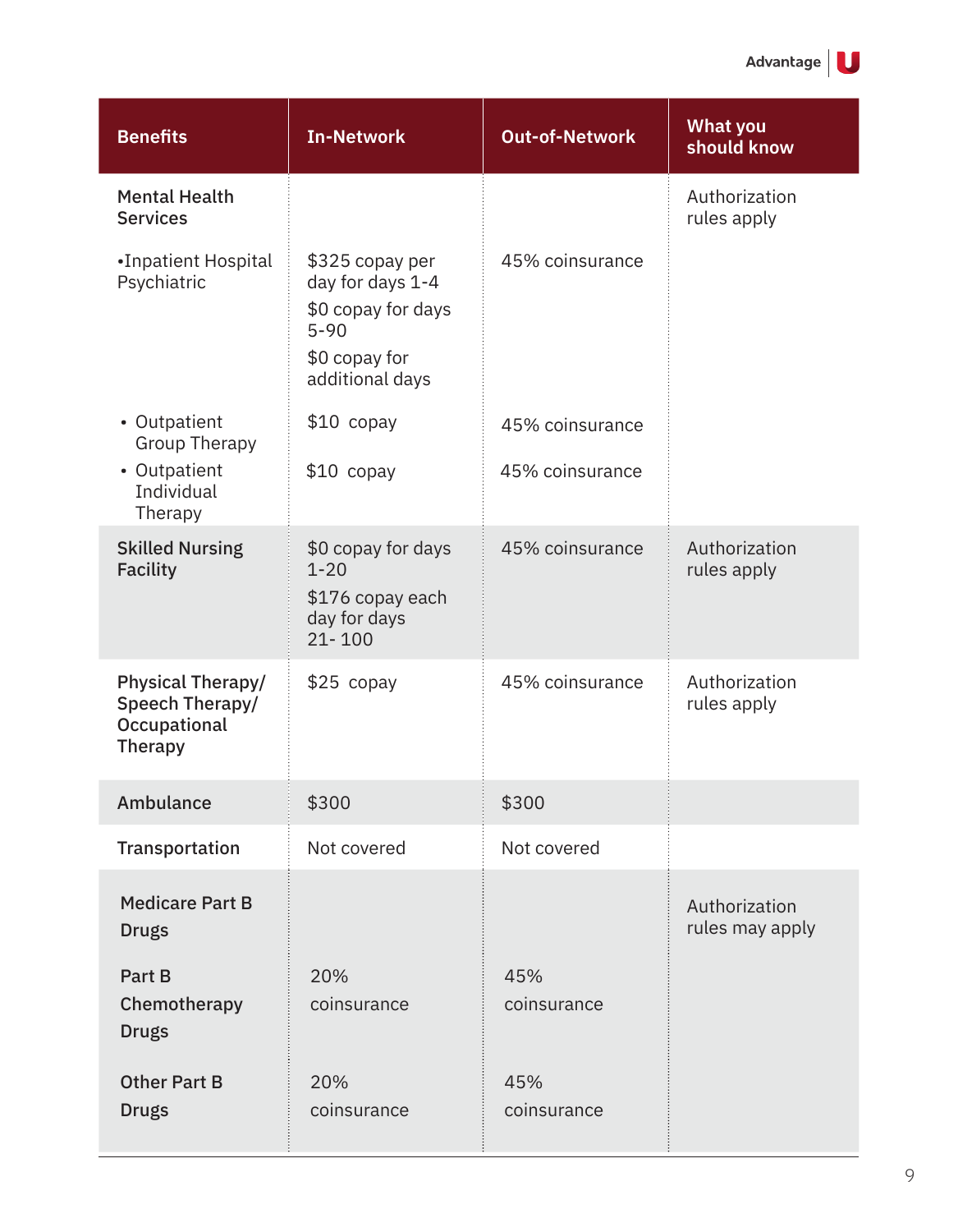| <b>Medicare Part D Coverage</b> |                      |                                                                                               |                |
|---------------------------------|----------------------|-----------------------------------------------------------------------------------------------|----------------|
| <b>Deductible</b>               | and $5.$             | This plan has a \$200 deductible that apply to Tier 3, 4                                      |                |
| <b>Initial Coverage</b>         |                      | After you pay your deductible, if applicable, up to<br>the initial coverage limit of \$4,430. |                |
| <b>Retail Cost-Sharing</b>      |                      |                                                                                               |                |
| Tier                            | <b>30-Day Supply</b> | <b>60-Day Supply</b>                                                                          | 100-Day Supply |
| Tier 1 (Preferred Generics)     | $$3$ copay           | $$6$ copay                                                                                    | $$0$ copay     |
| Tier 2 (Generics)               | $$10$ copay          | $$20$ copay                                                                                   | $$20$ copay    |
| Tier 3 (Preferred Brands)       | $$47$ copay          | $$94$ copay                                                                                   | $$141$ copay   |
| Tier 4 (Non-Preferred Brands)   | $$100$ copay         | $$200$ copay                                                                                  | $$300$ copay   |
| Tier 5 (Specialty Medications)  | 29%<br>coinsurance   | Not offered                                                                                   | Not offered    |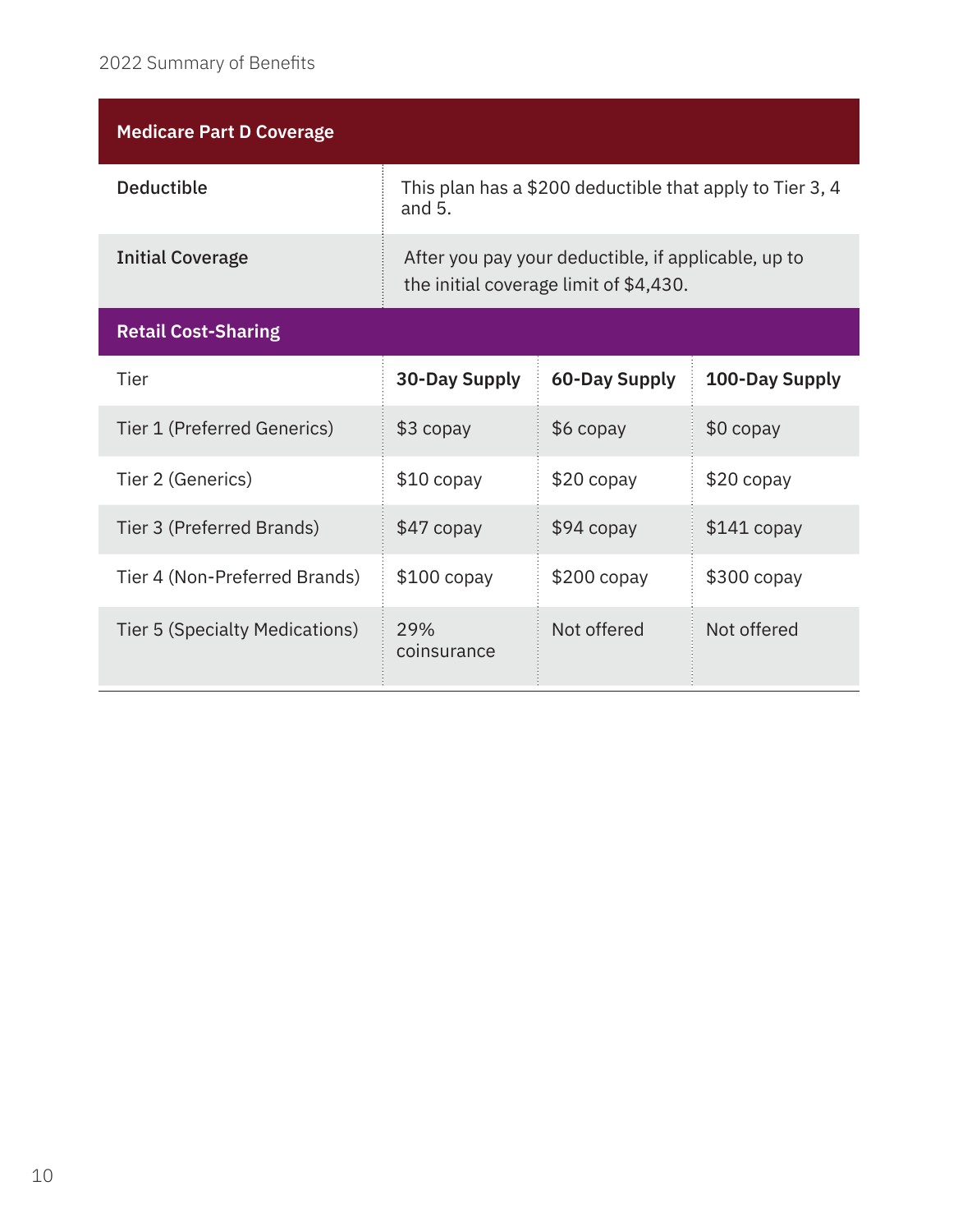| <b>Medicare Part D Drugs Mail Order Cost-Sharing</b> |                    |               |                |
|------------------------------------------------------|--------------------|---------------|----------------|
| Tier                                                 | 30-Day Supply      | 60-Day Supply | 100-Day Supply |
| Tier 1 (Preferred Generics)                          | $$3$ copay         | $$6$ copay    | $$0$ copay     |
| Tier 2 (Generics)                                    | $$10$ copay        | $$20$ copay   | $$20$ copay    |
| Tier 3 (Preferred Brands)                            | $$47$ copay        | $$94$ copay   | $$141$ copay   |
| Tier 4 (Non-Preferred Brands)                        | $$100$ copay       | $$200$ copay  | $$300$ copay   |
| Tier 5 (Specialty Medications)                       | 29%<br>coinsurance | Not offered   | Not offered    |

If you reside in a long-term care facility, you pay the same amount as at a retail pharmacy. You may get drugs from an out-of-network pharmacy at the same cost as an in-network pharmacy.

| Coverage Gap                   | Most Medicare drug plans have a coverage gap (also called the<br>"donut hole"). This means that there's a temporary change in what<br>you will pay for your drugs. The coverage gap begins after the total<br>yearly drug cost (including what our plan has paid and what you<br>have paid) reaches \$4,430. After you enter the coverage gap, you<br>pay 25% coinsurance for covered brand name drugs and 25%<br>coinsurance for covered generic drugs until your out-of-pocket<br>costs total \$7,050, which is the end of the coverage gap. Not<br>everyone will enter the coverage gap. |
|--------------------------------|---------------------------------------------------------------------------------------------------------------------------------------------------------------------------------------------------------------------------------------------------------------------------------------------------------------------------------------------------------------------------------------------------------------------------------------------------------------------------------------------------------------------------------------------------------------------------------------------|
| Catastrophic<br>Coverage       | After your yearly out-of-pocket drug costs (including drugs<br>purchased through your retail pharmacy and through mail order)<br>reach \$7,050, you pay the greater of:<br>• 5% coinsurance, or<br>• \$3.95 copay for generic (including brand drugs treated as<br>generic) and a \$9.85 copay for all other drugs.                                                                                                                                                                                                                                                                         |
| <b>Senior Savings</b><br>Model | For Select Insulins, \$28 copay for 30 day supply is applicable in<br>the Deductible, Initial Coverage and Coverage Gap phases of the<br>Part D Benefit.                                                                                                                                                                                                                                                                                                                                                                                                                                    |

If you want to know more about the coverage and costs of Original Medicare, look in your current "Medicare & You" handbook. View it online at **http://www.medicare.gov** or get a copy by calling **1-800-MEDICARE (1-800-633-4227)**, 24 hours a day, 7 days a week. TTY users should call **1-877-486-2048**. This document is available in other formats such as Braille, large print or audio.